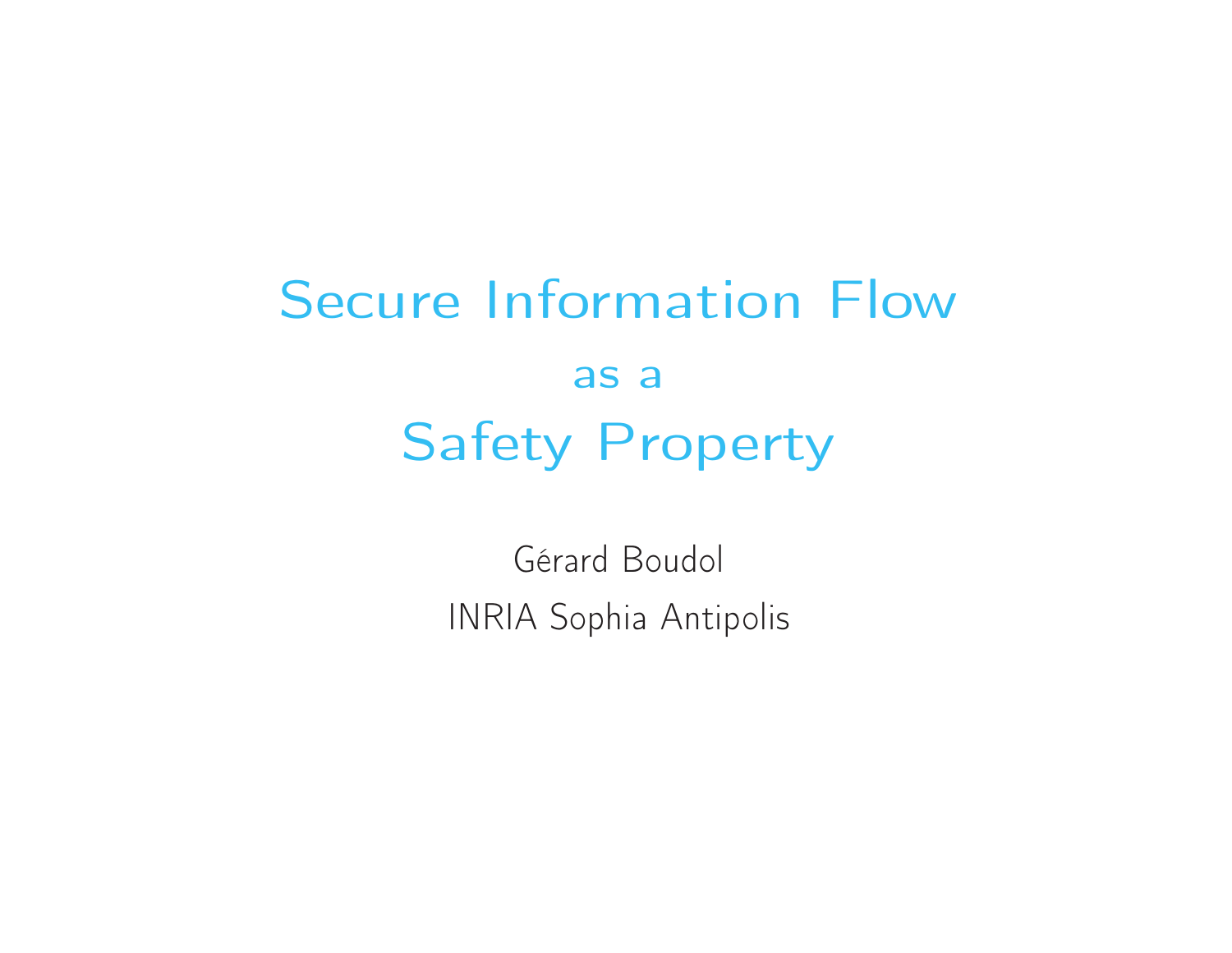To prevent application software from running into security violations:

- ◮ defensive attitude: protection of confidential information and precious resources.
- **→** analysis of binary code, run-time checks.

Severe limitations on possible interactions.

- $\blacktriangleright$  constructive attitude: build and use software offering security guarantees, that can be trusted.
- **►** provide tools to design, develop and maintain secure software.

 $Aim:$  security-minded programming primitives and (static) analysis techniques of programs to build "safe-by-construction" software.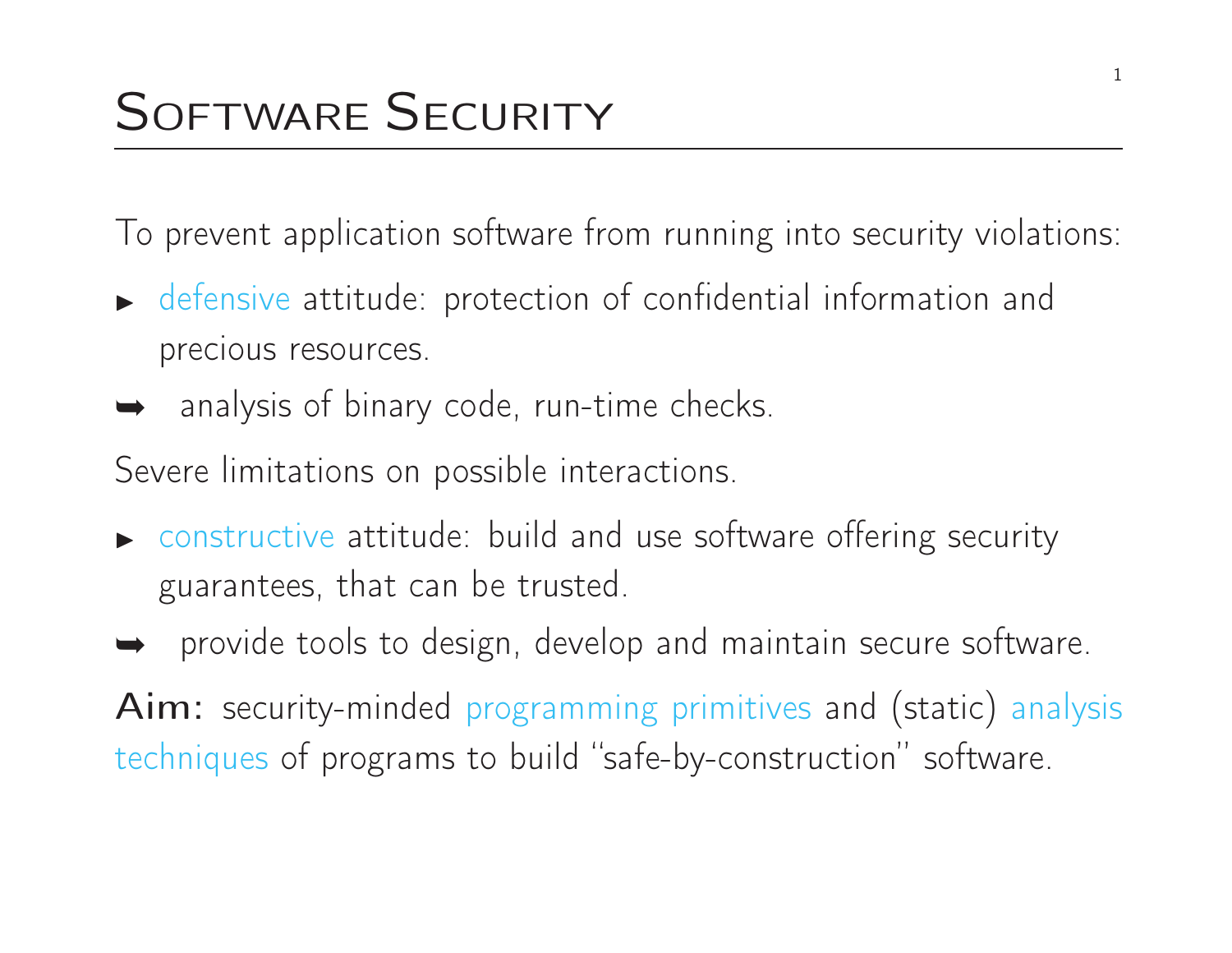### FOCUS: CONFIDENTIALITY

(Integrity is dual.)

Information "containers" – files, database entries, library functions, memory locations... – are classified into (ordered) security levels, e.g.

 $\mathit{institution} \prec \mathit{group}(s) \prec \mathit{user}(s) \prec \mathit{root}$ 

with

- ◮ access control: <sup>a</sup> program should only read information it has the right to access.
- ◮ information flow control: <sup>a</sup> program should not disclose secret information.

Flow policy:  $\ell \preceq \ell'$  says information is allowed to flow from level  $\ell$ to level <sup>ℓ</sup>′.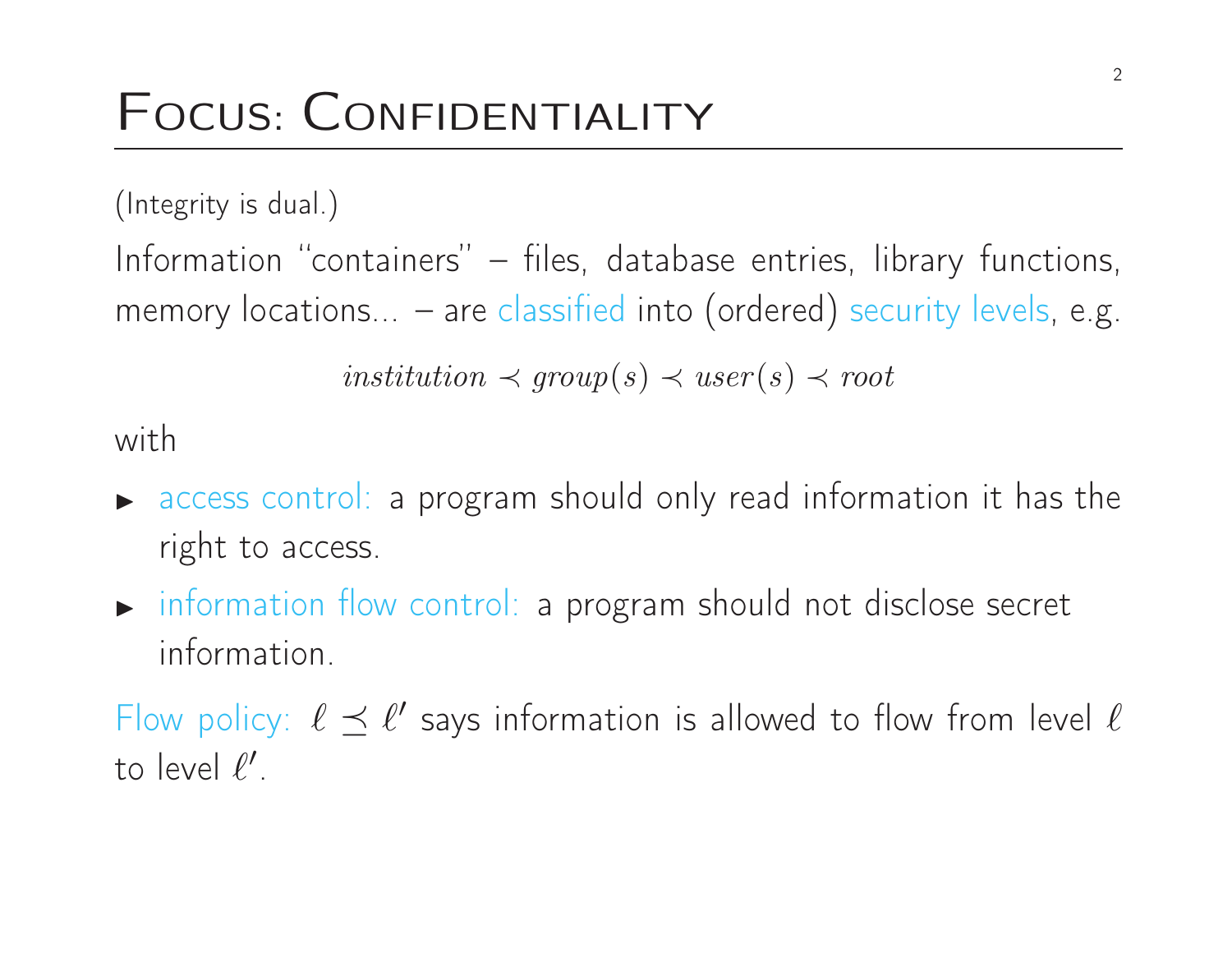Some security-minded programming constructs, to manage access control:

- $\blacktriangleright$  $\blacktriangleright$  (enable  $\ell$  in  $P)$  grants the (read) access right  $\ell$  to  $P$ .
- ◮ $\blacktriangleright$  (restrict  $P$  to  $\ell$ ) dual, restricts the access right of  $P$  by  $\ell$ .
- ◮ $\blacktriangleright$  (test  $\ell$  then  $P$  else  $Q$ ) tests whether access right  $\ell$  is granted or not, behaves accordingly as  $P$  or  $Q$ .

 $c$ f. JAVA "stack inspection."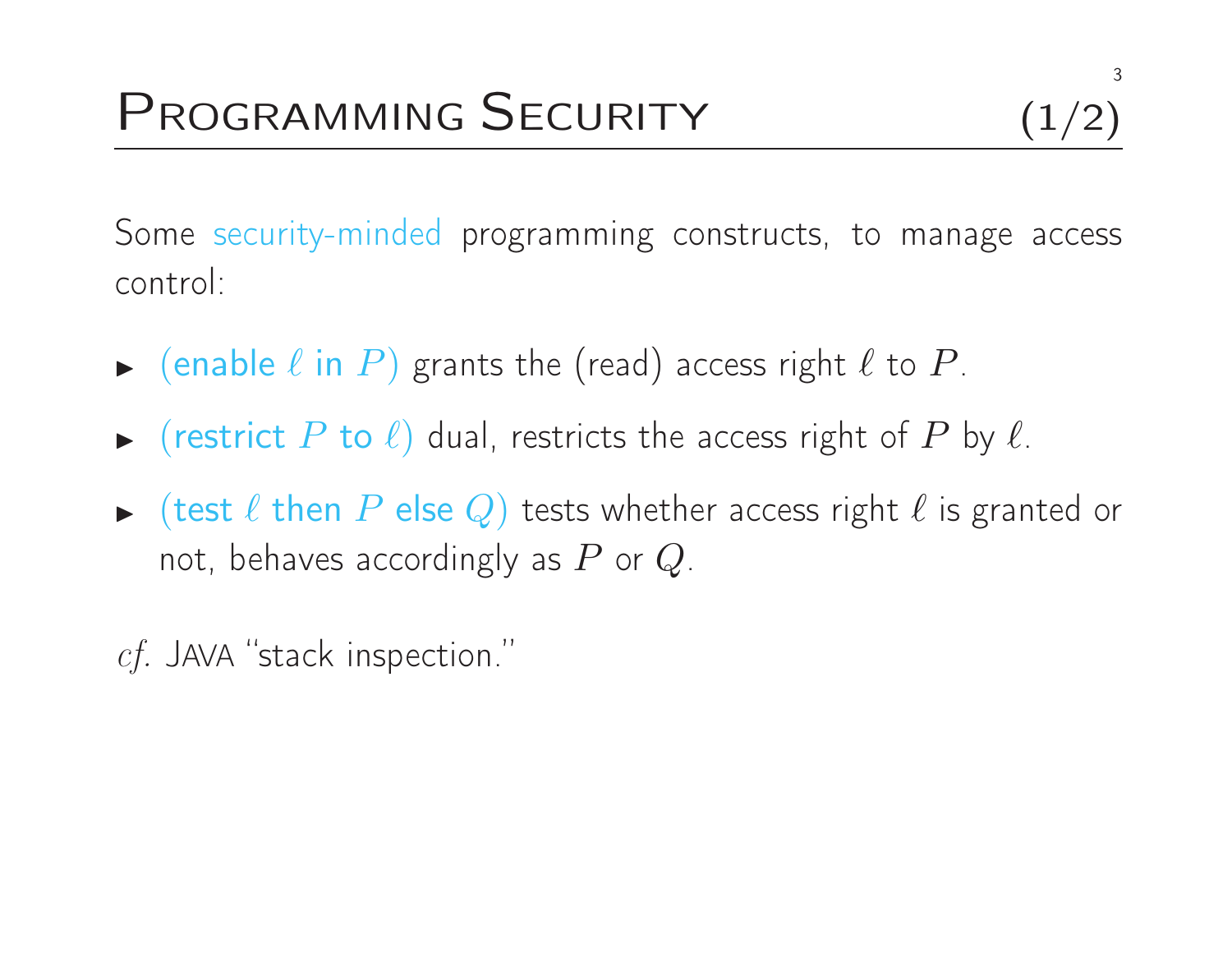and to manage information flow:

- ◮ $\blacktriangleright$   $[\ell_0 \searrow \ell_1]P$  tests whether the confidentiality level of P is less than  $\ell_0$ , if yes turn it into  $\ell_1$  – declassification.
- ◮ $\blacktriangleright$  (flow  $F$  in  $P)$  enrich the current flow policy by  $F$  for running  $P$ .
- ◮ $\blacktriangleright$  (revoke  $F$  in  $P)$  dual, executes  $P$  without the flow policy  $F$ .
- ◮ $\blacktriangleright$  (check  $F$  then  $P$  else  $Q$ ) tests whether the flow policy  $F$  is granted, and branches.

e.g. JIF has  $\mathsf{declassify}(M,\ell) = [\top,\ell\diagdown M].$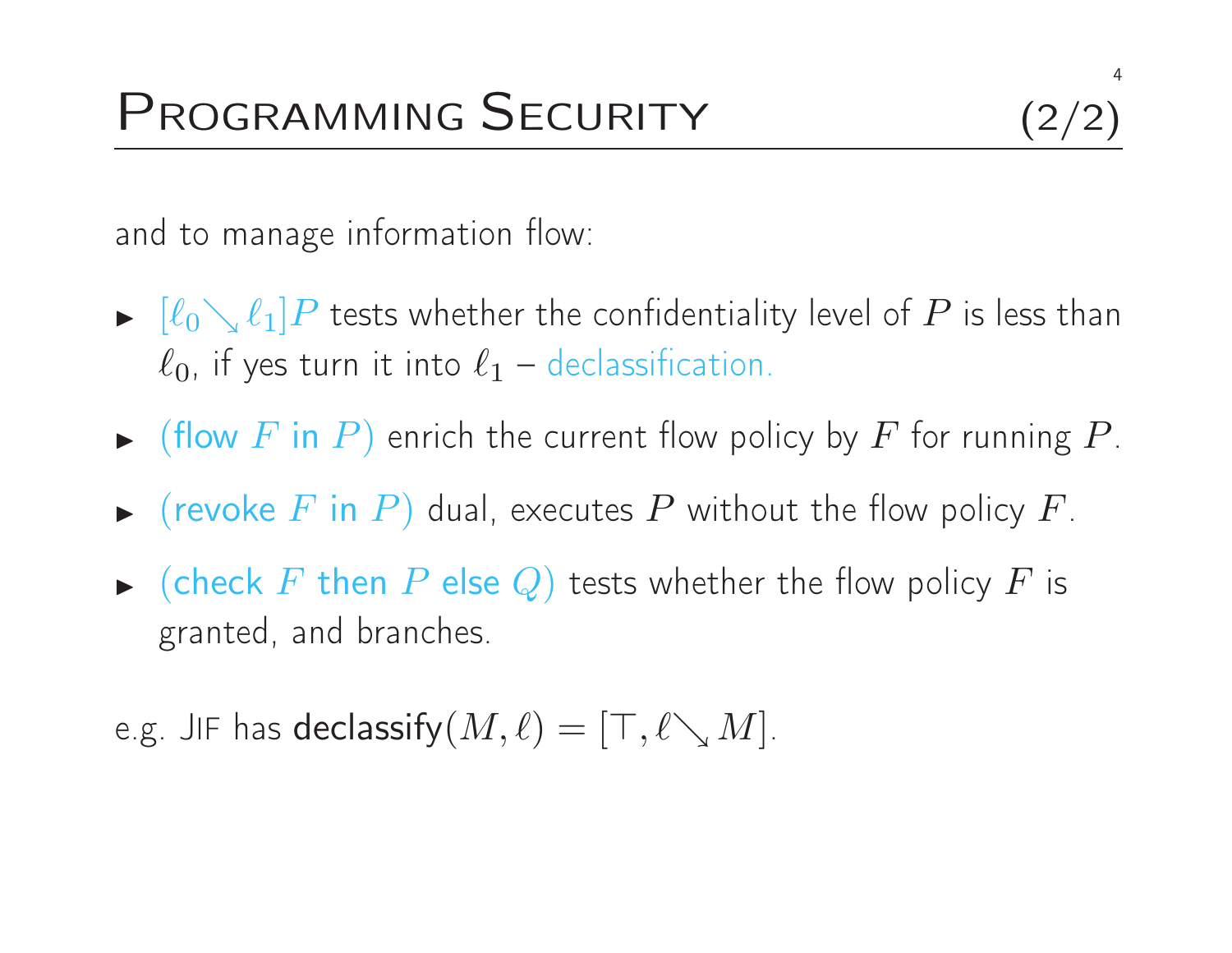The governmental software for computing and collecting taxes (onthe salaries and revenues), while manipulating private data, shouldbe allowed to publish statistical informations, like

 $\emph{average tax amount} = [gvt \searrow public]$  $\sum$  $\frac{individuals}{nb~individuals}$  $tax$   $amount_i$ 

with

$$
public \prec individual(s) \prec gvt
$$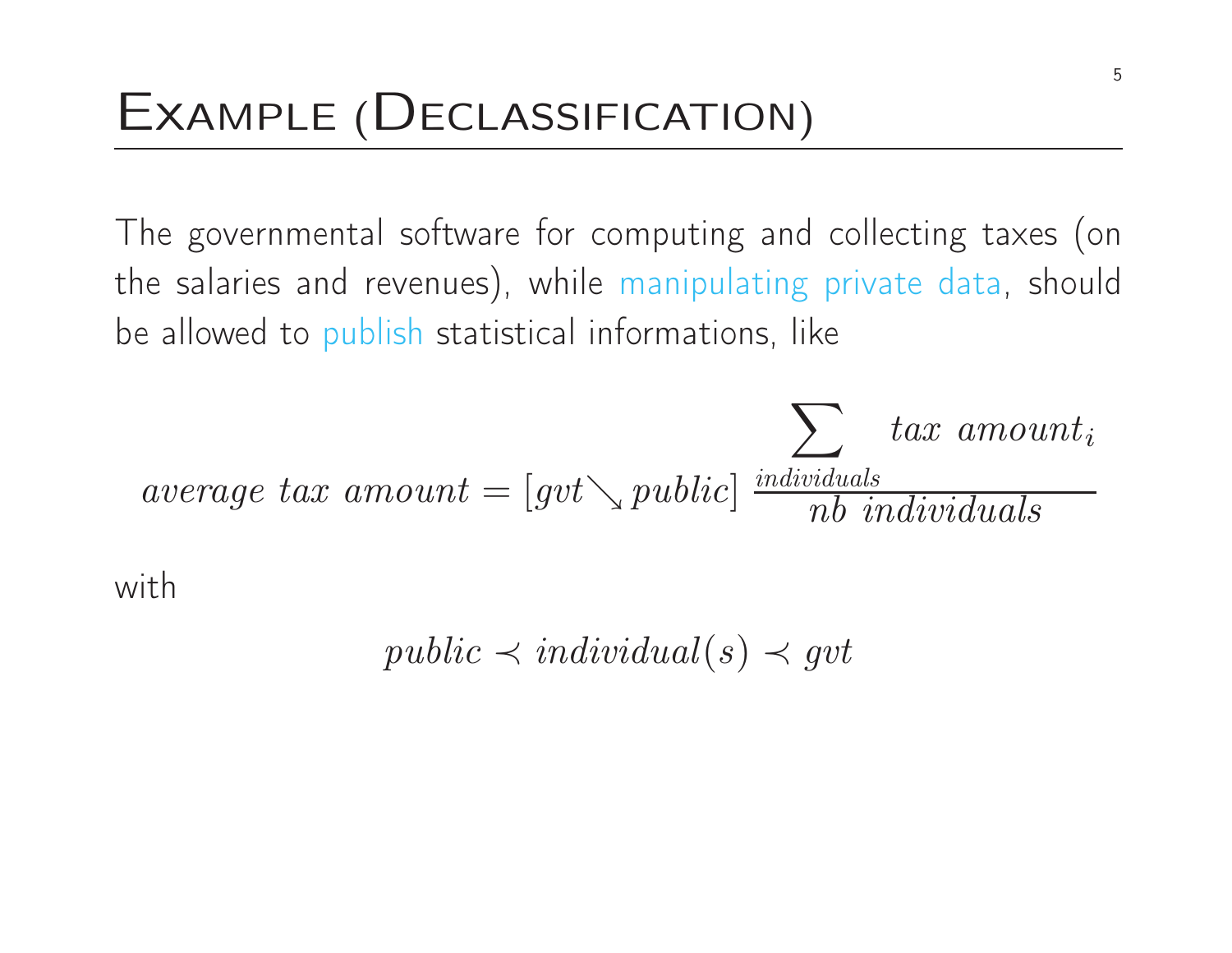for secure information flow: non-interference – "variety insecret input should not be conveyed to public output".

- ◮ $\blacktriangleright$  operational semantics:  $(P, \mu) \Downarrow \nu$  Starting from memory  $\mu$ , program  $P$  terminates with memory  $\nu$ .
- ◮ $\blacktriangleright$  memory: mapping program variables, with security levels, to values.
- $\blacktriangleright$ **I** low equality of memories:

$$
\mu = \preceq^{\ell} \nu \iff_{\text{def}} \forall x. \forall \ell'. \ell' \preceq \ell \implies \mu(x_{\ell'}) = \nu(x_{\ell'})
$$

 $\blacktriangleright$ • non-interference:  $P$  is secure from the information flow point of view iff for any security level  $\ell$ 

$$
\mu = \preceq^{\ell} \nu \& (P, \mu) \Downarrow \mu' \& (P, \nu) \Downarrow \nu' \Rightarrow \mu' = \preceq^{\ell} \nu'
$$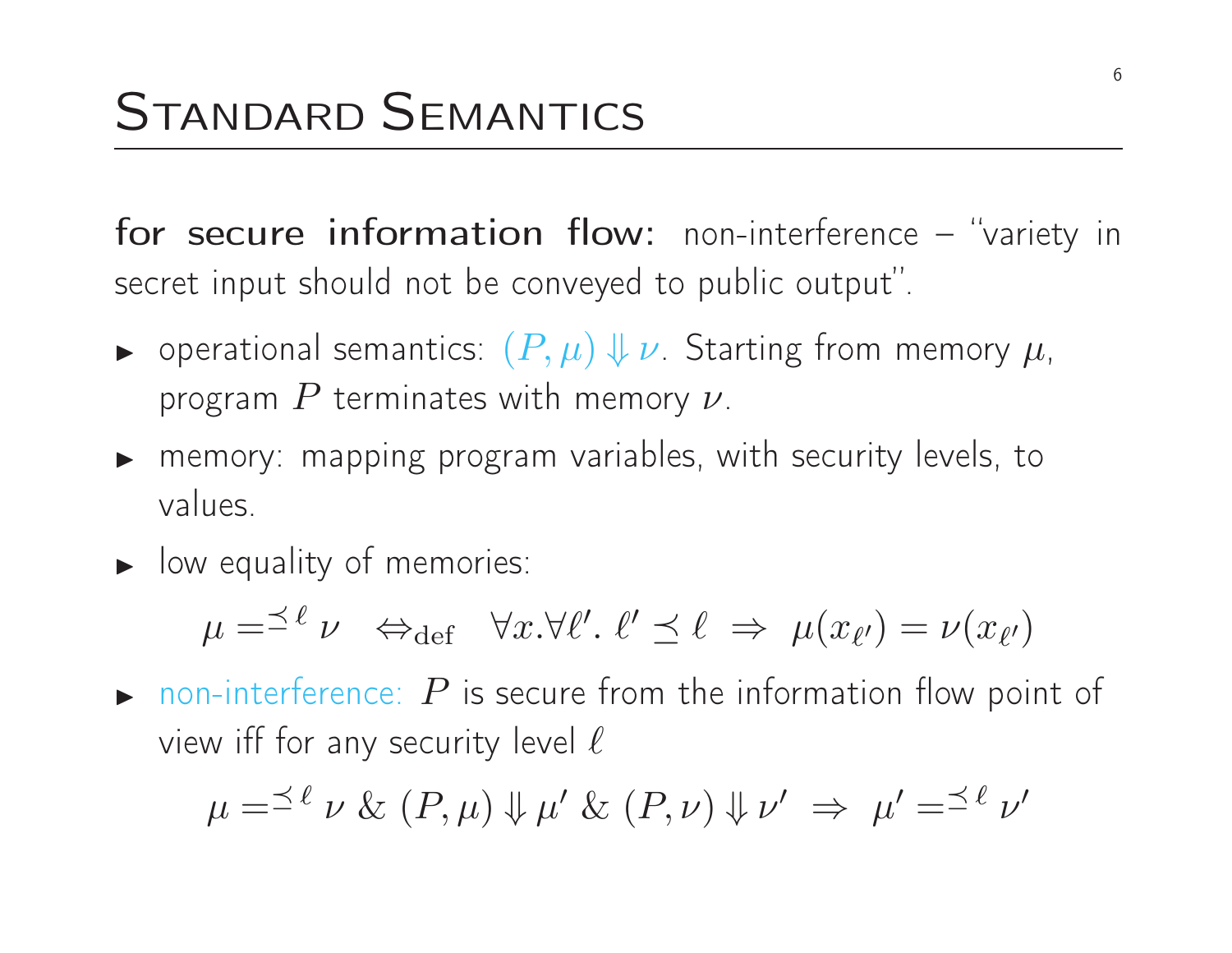### PROBLEM

The non-interference property is inadequate:

- $\blacktriangleright$  $\blacktriangleright$  incompatible with declassification, inappropriate for revocation.
- ◮ $\blacktriangleright$  does not formalize the intuitive notion of secure information flow, which is

"one should not put in <sup>a</sup> public location <sup>a</sup> value elaboratedusing confidential information,"

a safety property – "nothing bad will happen."

Standard static analysis techniques (security type systems) guaranteea stronger property than non-interference: no "programming error", unlike

$$
P \mathrel{;} x_{public} \mathrel{:=} y_{secret} \mathrel{;} Q \\ x_{public} \mathrel{:=} (\mathsf{if} \ y_{secret} \ \mathsf{then} \ \, P \ \mathsf{else} \ \, Q)
$$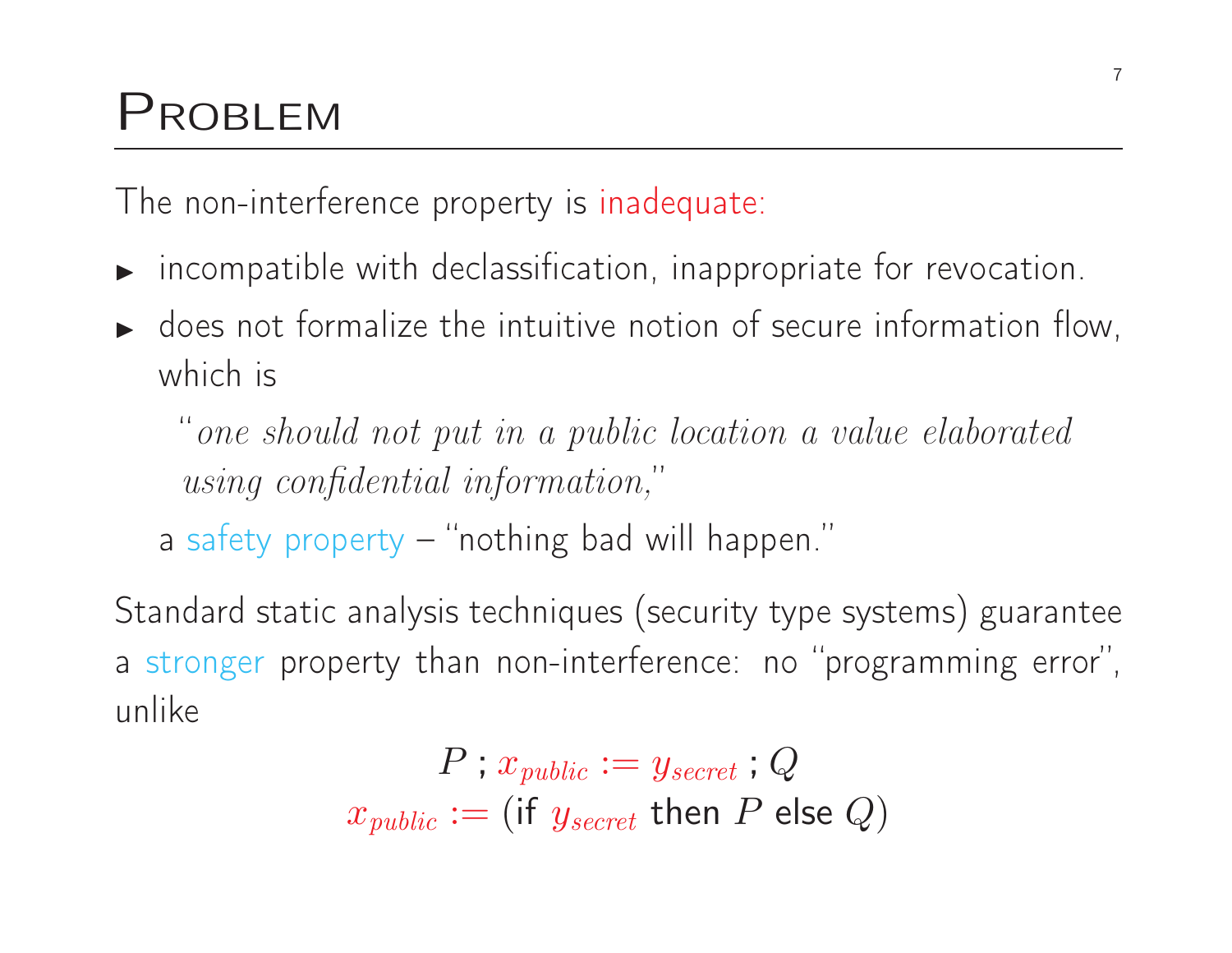# TOWARDS <sup>S</sup>ECURE <sup>I</sup>NFORMATION <sup>F</sup>LOW

as a safety property: define a monitored operational semantics  $(\emph{cf.}$  Fenton's Data-Mark-Machine 1974) where

- ◮ $\blacktriangleright$  one maintains the current reading clearance  $(cf.$  "stack inspection") and the current flow policy;
- ◮ $\blacktriangleright$  one keeps track of the level of knowledge acquired while computing, i.e. the current confidentiality level;
- $\blacktriangleright$  $\blacktriangleright$  one checks that
	- $\blacktriangleright$  when reading in the memory, the current reading clearance isenough;
	- $\quad \rightarrow \quad$  when writing in the memory, there is no illegal flow, i.e. the level of acquired knowledge is less than the level to update.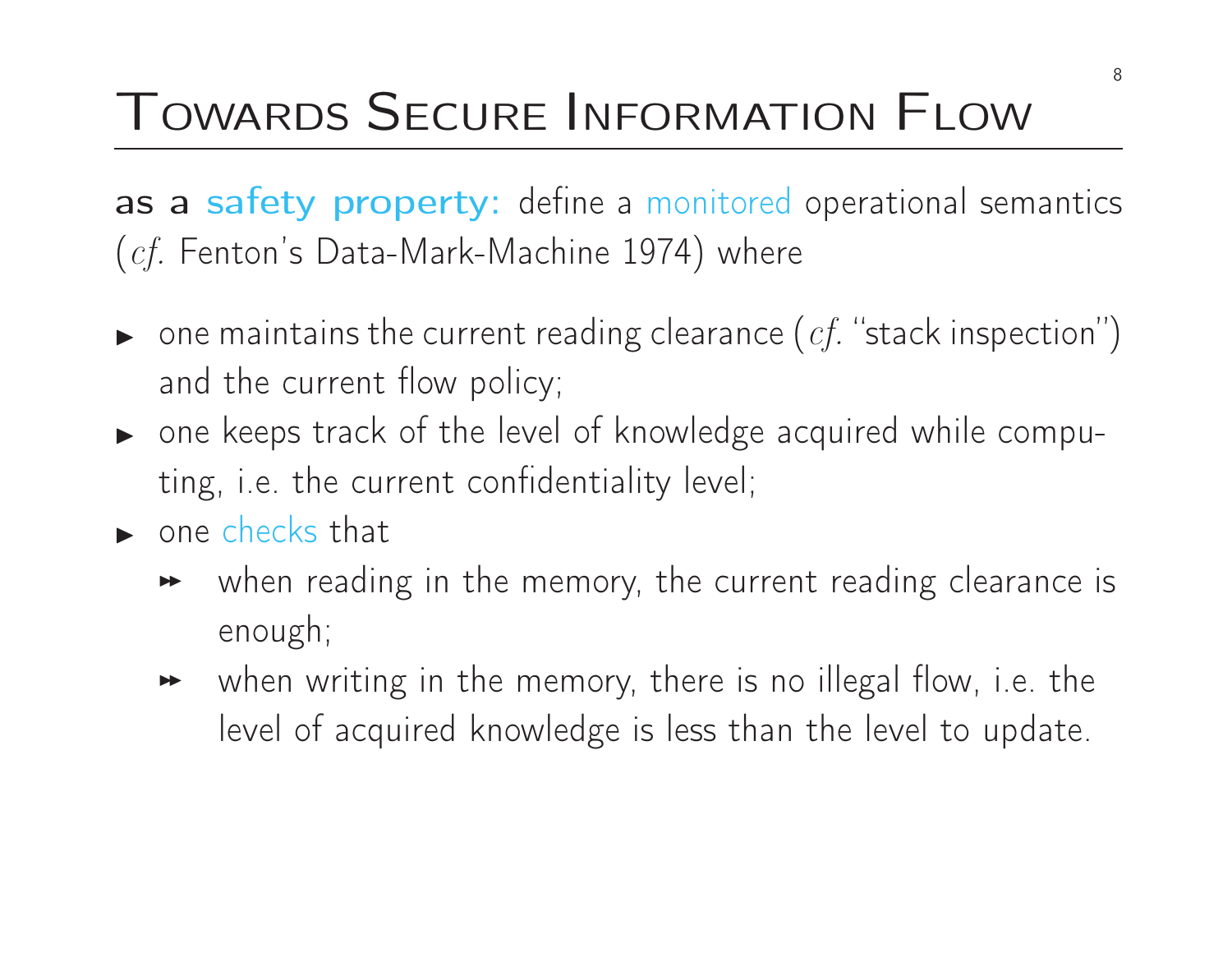### **OBJECTIVES**

Given <sup>a</sup> "security programming language:"

- ◮ $\blacktriangleright$  define the monitored semantics;
- **→** a notion of run-time security violation: being stuck on a security<br>chock check.

A program is  ${\bf securve}$  when it successfully passes, for any execution, all the security checks (Fenton 74).

- ◮ $\blacktriangleright$  define static analysis methods  $-$  a security type and effect system;
- ◮ $\blacktriangleright$  prove type safety: no run-time error for typable programs.
- ➥run-time monitoring is not needed for typable programs.
- ◮ $\blacktriangleright$  show that, without security programming constructs, the safety property implies non-interference.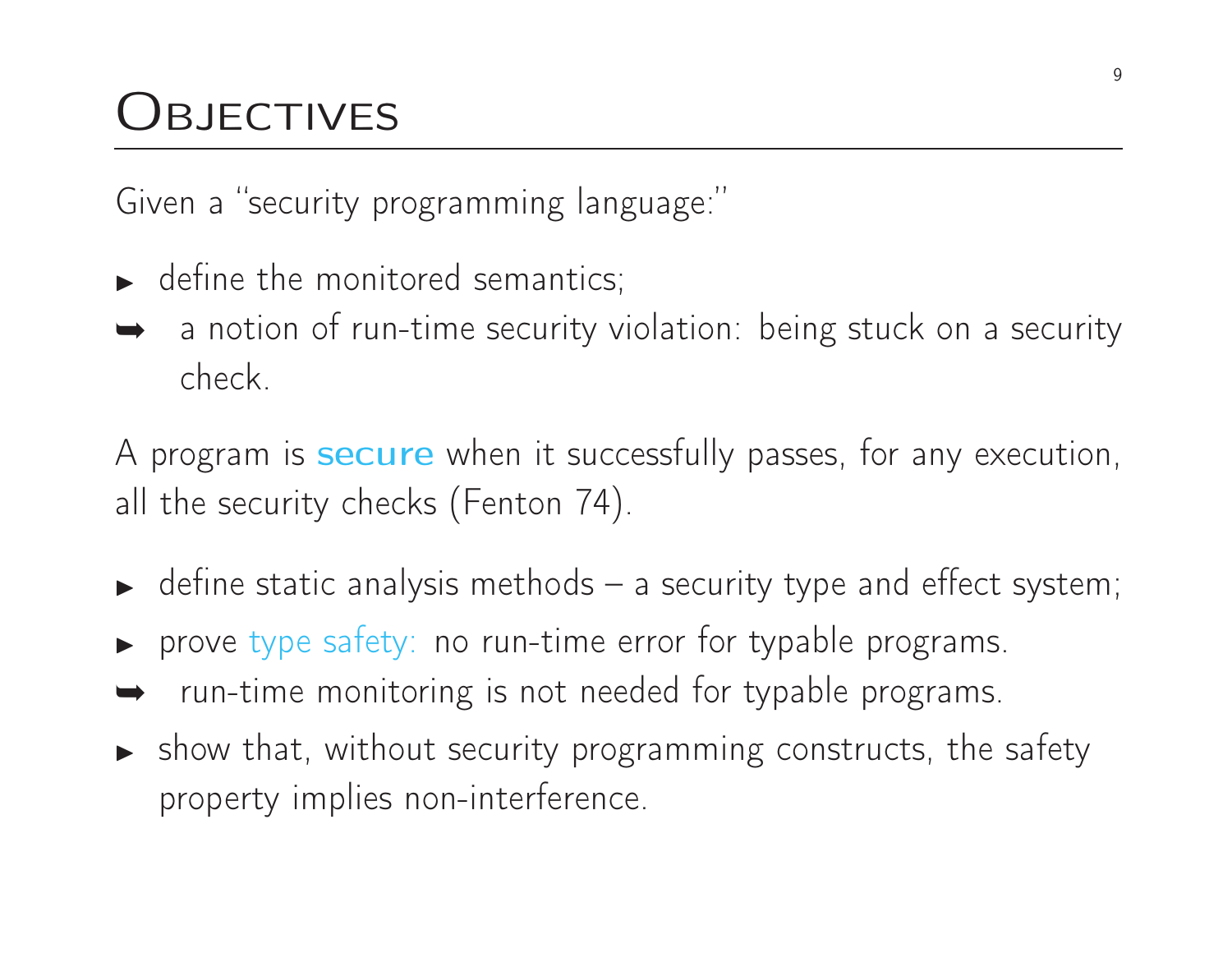<sup>à</sup> la ML: functional and imperative (<sup>∼</sup> <sup>J</sup>AVA: methods and mutable fields) with programming constructs for security:

| $V, W \ldots ::= x \mid u_{\ell} \mid \lambda x M \mid tt \mid ff \mid 0$             | values      |
|---------------------------------------------------------------------------------------|-------------|
| $M, N \ldots ::= V \mid (\text{if } M \text{ then } N \text{ else } N') \mid (MN)$    | expressions |
| $\mid M; N \mid (\text{ref}_{\ell} N) \mid (!N) \mid (M := N)$                        |             |
| $\mid (\text{restrict } M \text{ to } \ell) \mid (\text{enable } \ell \text{ in } M)$ |             |
| $\mid (\text{test } \ell \text{ then } M \text{ else } N)$                            |             |
| $\mid (\text{flow } F \text{ in } M) \mid (\text{revole } F \text{ in } M)$           |             |

where  $\ell$  is a security level, and  $F$  a flow policy.

Note: the construct  $[\ell_0\searrow\ell_1]M$  is derivable from (flow  $F$  in  $M)$ . We omit (check  $F$  then  $M$  else  $N$ ).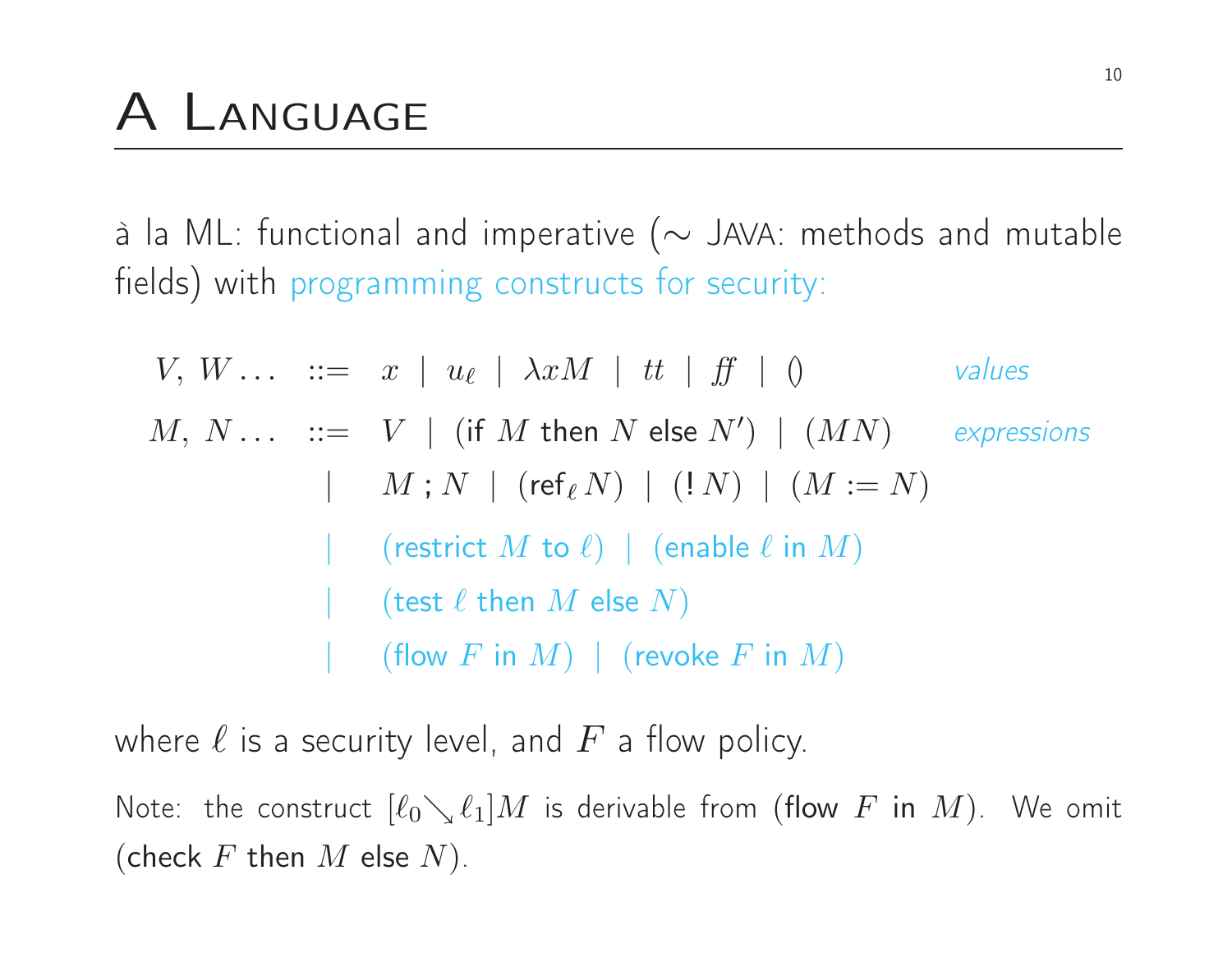# SECURITY POLICIES

- ◮ $\blacktriangleright$  security levels  $\ell$  are sets of principals. Reverse inclusion ordering: hierarchy for access rights andinformation flow.
- $\ell \supseteq \ell'$  means  $\ell'$  is more restrictive than  $\ell$ . ◮ $\blacktriangleright$  flow policies  $F$  are binary relations on principals: if  $p\,F\,q$ information accessible by principal  $p$  may flow, according to policy  $F$ , to principal  $q$ .
- ➥ <sup>A</sup> lattice structure:

$$
\ell \preceq_F \ell' \iff \text{def} \quad \forall q \in \ell' \,\exists p \in \ell. \,\, p \, F^* \, q
$$

with join  $\ell\curlyvee_{F}\ell'$  and meet  $\ell\curlywedge_{F}\ell'$ .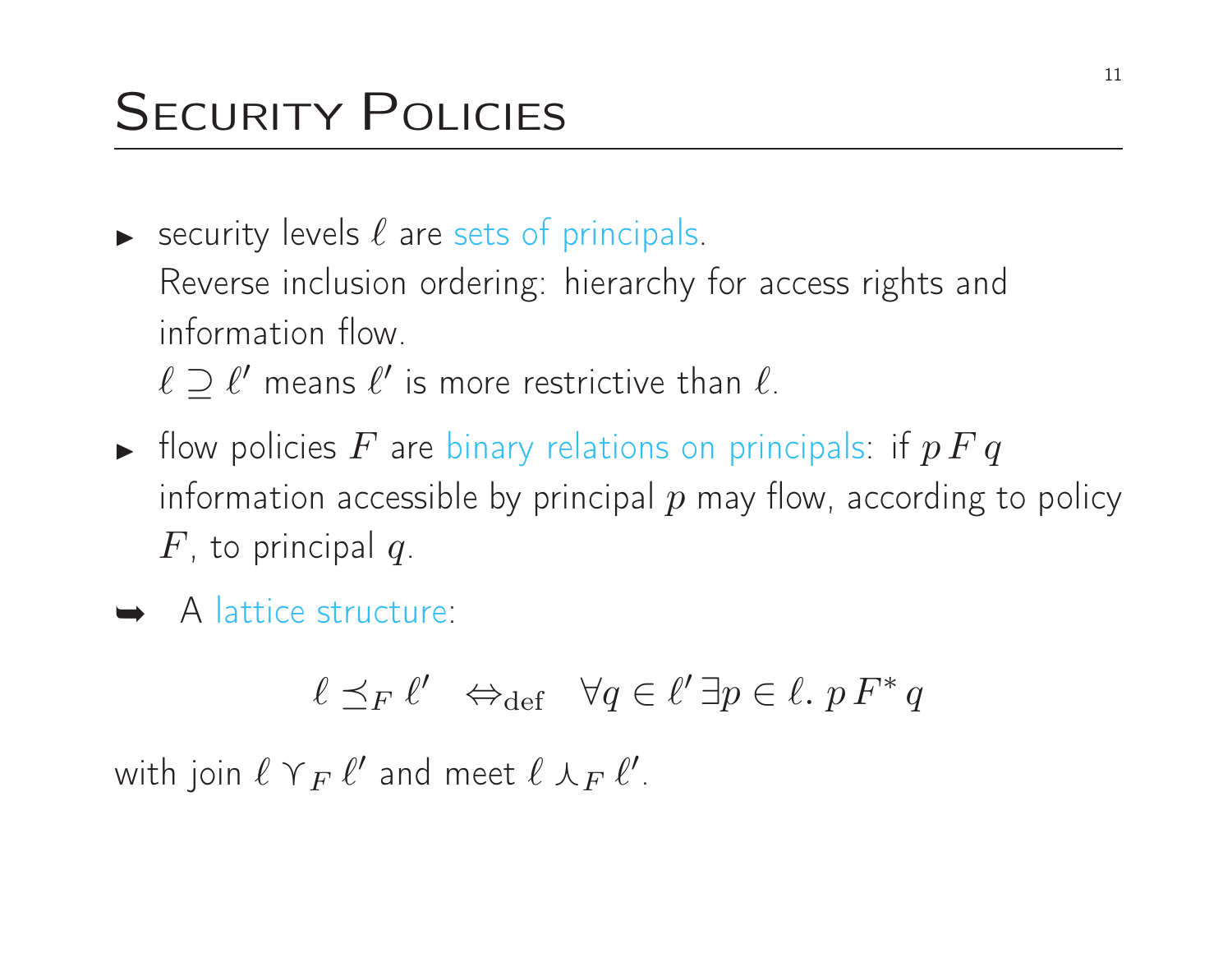In the context of a reading clearance  $\sf rc$  and a flow policy  $F$ , and starting with a knowledge level  $\mathsf{pc}\ (\mathsf{initially}\ \bot)$  and a memory  $\mu$ , the expression  $M$  reduces to a value  $V$ , having acquired knowledge level<br> $\ell$  and undates the memory into  $\nu$ :  $\ell$ , and updates the memory into  $\nu$ :

$$
\mathsf{rc}; F \vdash (\mathsf{pc}, M, \mu) \Downarrow^{\mathsf{m}} (\ell, V, \nu)
$$

Some cases:

rc; 
$$
F \vdash (pc, M, \mu) \Downarrow^{m} (\ell', tt, \mu')
$$
  
rc;  $F \vdash (\ell', N_0, \mu') \Downarrow^{m} (\ell, V, \nu)$   
rc;  $F \vdash (pc, (if M then N_0 else N_1), \mu) \Downarrow^{m} (\ell, V, \nu)$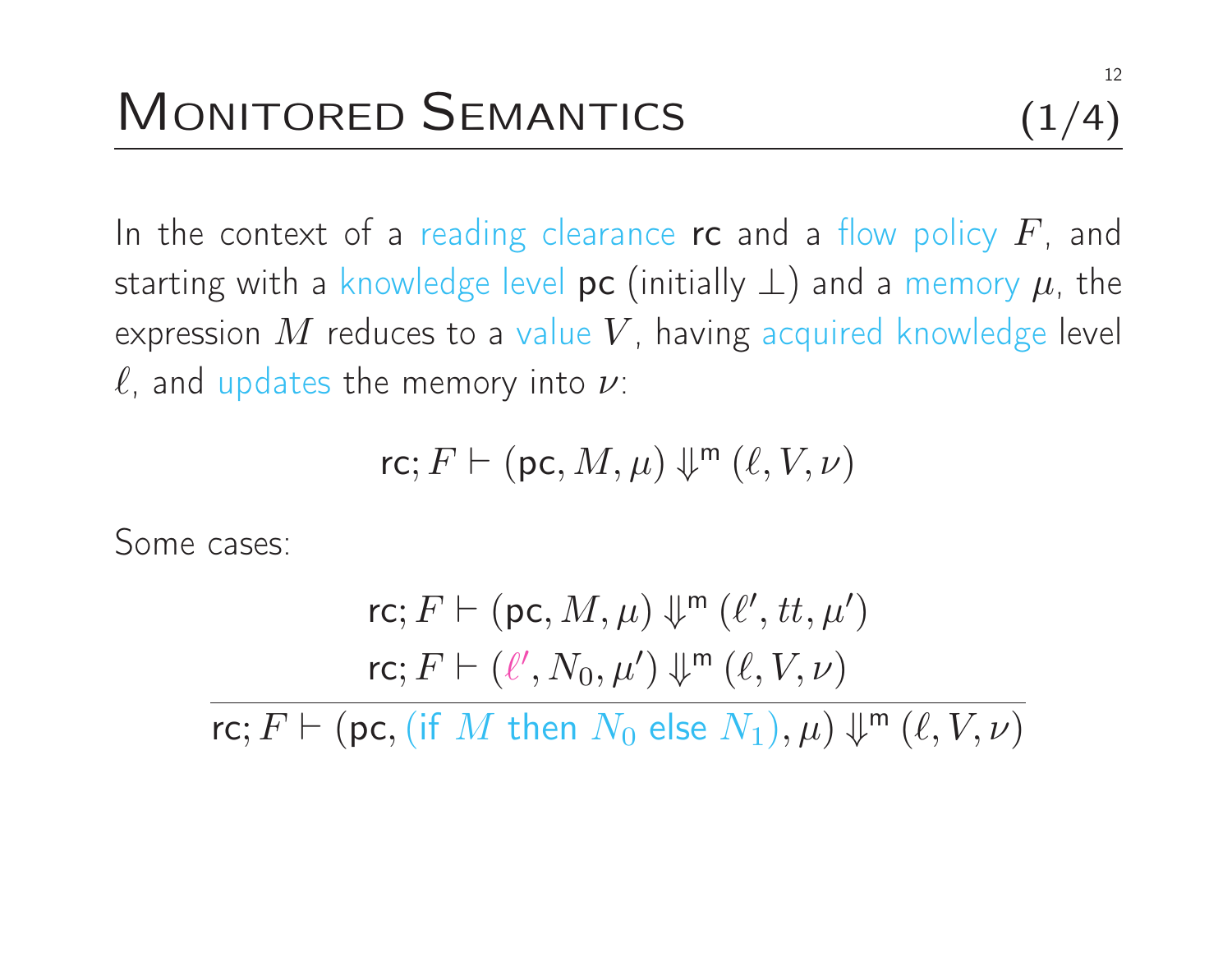$$
(2/4)
$$

$$
\text{rc}; F \vdash (\text{pc}, M, \mu) \Downarrow^{\mathsf{m}} (\ell', \lambda x M', \mu')
$$
\n
$$
\text{rc}; F \vdash (\text{pc}, N, \mu') \Downarrow^{\mathsf{m}} (\ell'', V', \nu')
$$
\n
$$
\text{rc}; F \vdash (\ell' \curlyvee_{G} \ell'', \{x \mapsto V'\} M', \nu') \Downarrow^{\mathsf{m}} (\ell, V, \nu)
$$
\n
$$
\text{rc}; F \vdash (\text{pc}, (MN), \mu) \Downarrow^{\mathsf{m}} (\ell, V, \nu)
$$

$$
\mathsf{rc}; F \vdash (\mathsf{pc}, M, \mu) \Downarrow^{\mathsf{m}} (\ell', V', \mu')
$$
\n
$$
\frac{\mathsf{rc}; F \vdash (\mathsf{pc}, N, \mu') \Downarrow^{\mathsf{m}} (\ell, V, \nu)}{\mathsf{rc}; F \vdash (\mathsf{pc}, M ; N, \mu) \Downarrow^{\mathsf{m}} (\ell, V, \nu)}
$$

differs from  $(\lambda x NM)$ .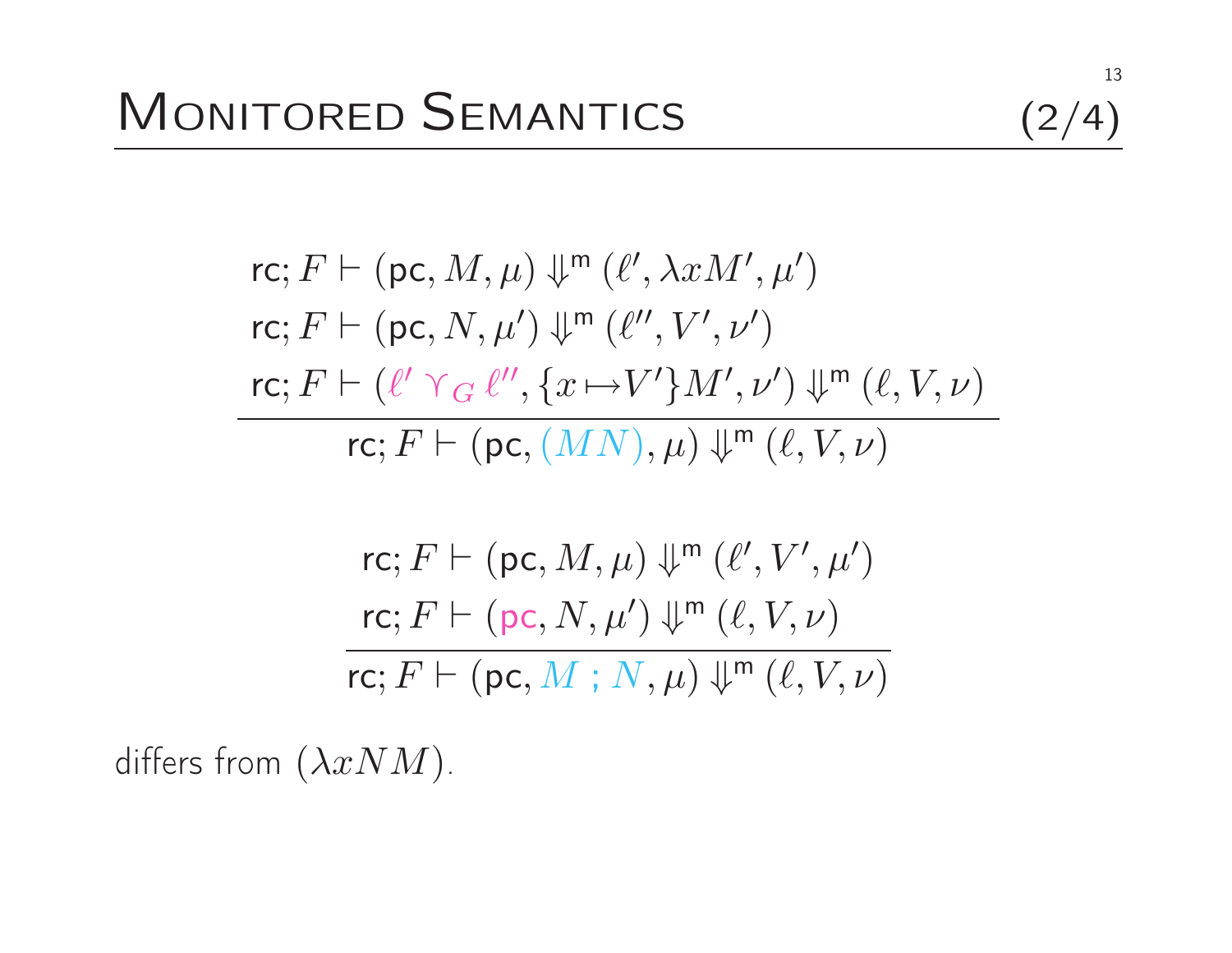$$
(3/4)
$$

 $\mathsf{rc}; F \vdash (\mathsf{pc}, N, \mu) \Downarrow^{\mathsf{m}} (\ell', u_\ell, \nu) \quad \nu(u_\ell) = V$  $\mathsf{rc}; F \vdash (\mathsf{pc}, (\mathop{!} N), \mu) \Downarrow^{\mathsf{m}} (\ell \curlyvee_{F} \ell', V, \nu)$  $\ell \preceq$  rc

$$
\text{rc}; F \vdash (\text{pc}, M, \mu) \Downarrow^{\text{m}} (\ell_0, u_\ell, \mu')
$$
\n
$$
\text{rc}; F \vdash (\text{pc}, N, \mu') \Downarrow^{\text{m}} (\ell_1, V, \nu)
$$
\n
$$
\text{rc}; F \vdash (\text{pc}, (M := N), \mu) \Downarrow^{\text{m}} (\text{pc}, 0, \nu[u_\ell := V]) \quad \ell_0 \Upsilon_F \ell_1 \preceq_F \ell
$$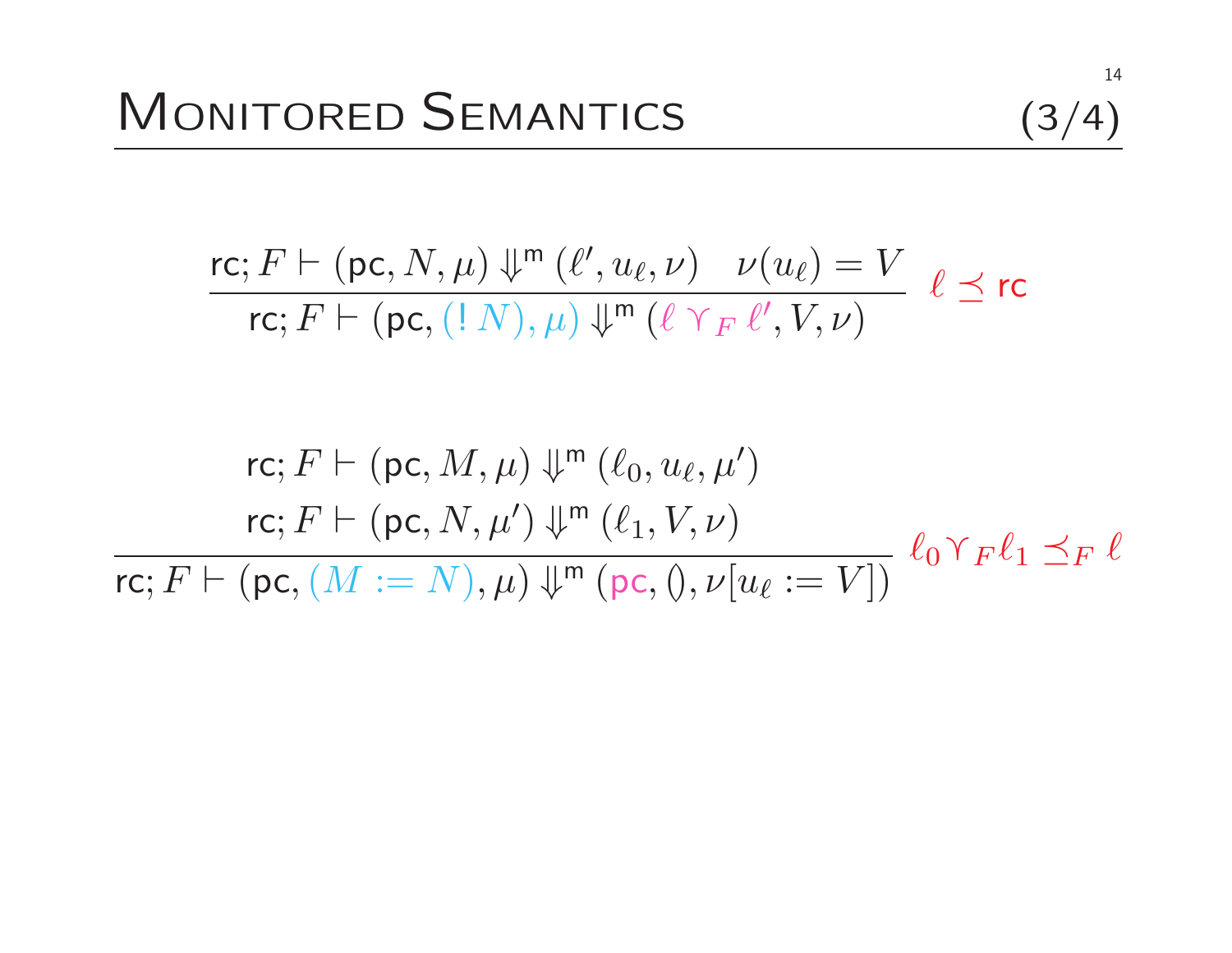$$
(4/4)
$$

 ${\sf rc} \curlyvee r; F \vdash ({\sf pc}, M, \mu) \Downarrow^{\sf m} (\ell, V, \nu)$  $\mathsf{rc}; F \vdash (\mathsf{pc},(\mathsf{enable}\; r\; \mathsf{in}\; M),\mu) \Downarrow^{\mathsf{m}} (\ell,V,\nu)$ 

$$
\mathsf{rc}; F \cup F' \vdash (\mathsf{pc}, M, \mu) \Downarrow^{\mathsf{m}} (\ell, V, \nu)
$$
  

$$
\mathsf{rc}; F \vdash (\mathsf{pc}, (\mathsf{flow}\ F'\ \mathsf{in}\ M), \mu) \Downarrow^{\mathsf{m}} (\mathsf{pc}\ \mathsf{Y}_F\ (\ell \downarrow_{F \cup F'}), V, \nu)
$$

where

$$
\ell \downarrow_F = \{ q \mid \exists p \in \ell.\ p \, F^* \, q \}
$$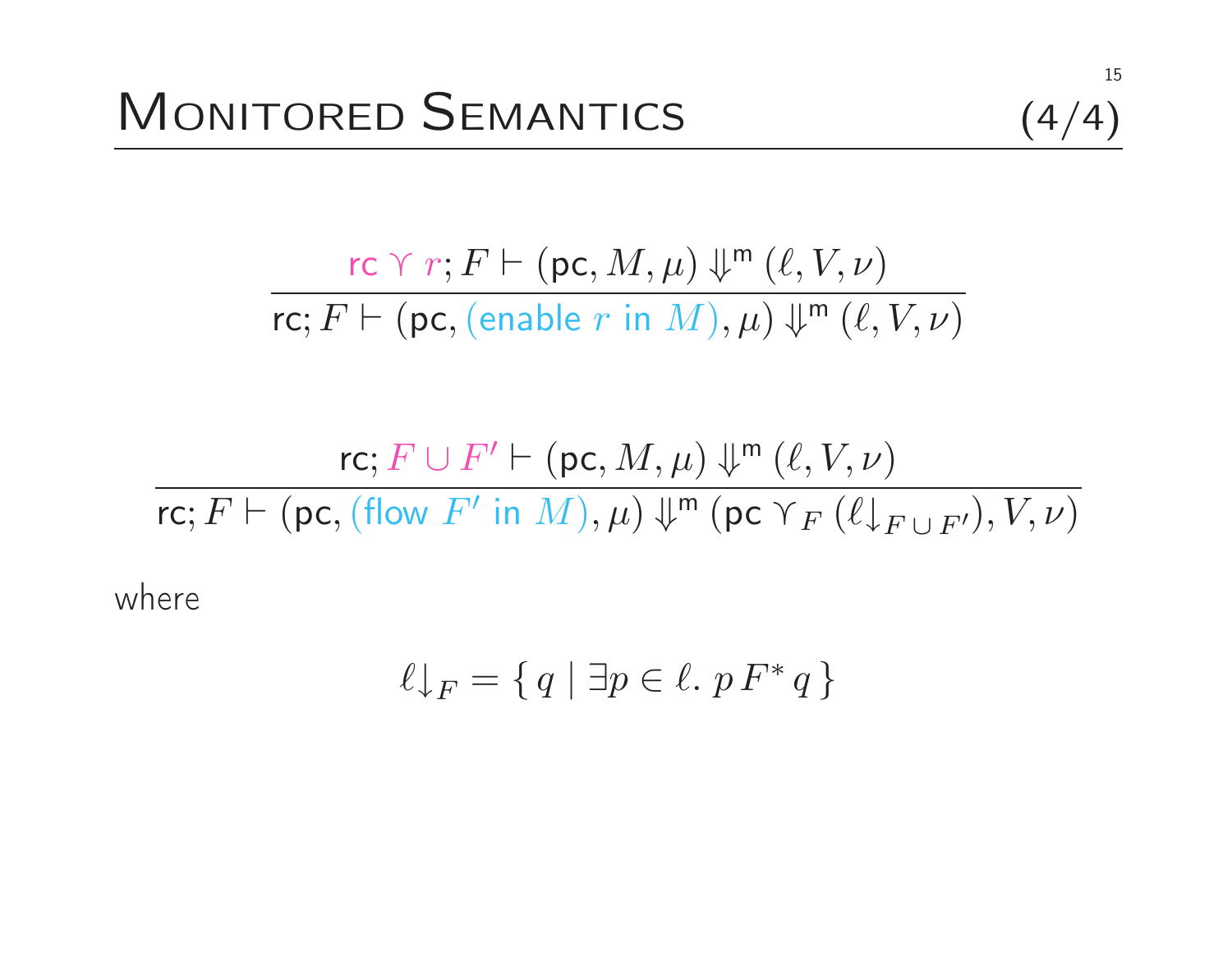◮ $\blacktriangleright$  uncontrolled semantics:  $\mathsf{rc}; F \vdash (\mathsf{pc}, M, \mu) \Downarrow (\ell, V, \nu)$  the same semantics without security check  $(F,$   ${\sf pc}$  and  $\ell$  are useless). More permissive:

$$
\mathsf{rc}; F \vdash (\mathsf{pc}, M, \mu) \Downarrow^{\mathsf{m}} (\ell, V, \nu) \implies \mathsf{rc}; F \vdash (\mathsf{pc}, M, \mu) \Downarrow (\ell, V, \nu)
$$

 $\blacktriangleright$   $M$  is secure w.r.t. rc,  $F$  and a class  $\mathcal M$  of memories iff

 $\mathsf{rc}; F \vdash (\bot, M, \mu) \Downarrow (\ell, V, \nu) \Rightarrow \mathsf{rc}; F \vdash (\bot, M, \mu) \Downarrow^{\mathsf{m}} (\ell, V, \nu)$ for any  $\mu \in \mathcal{M}$ .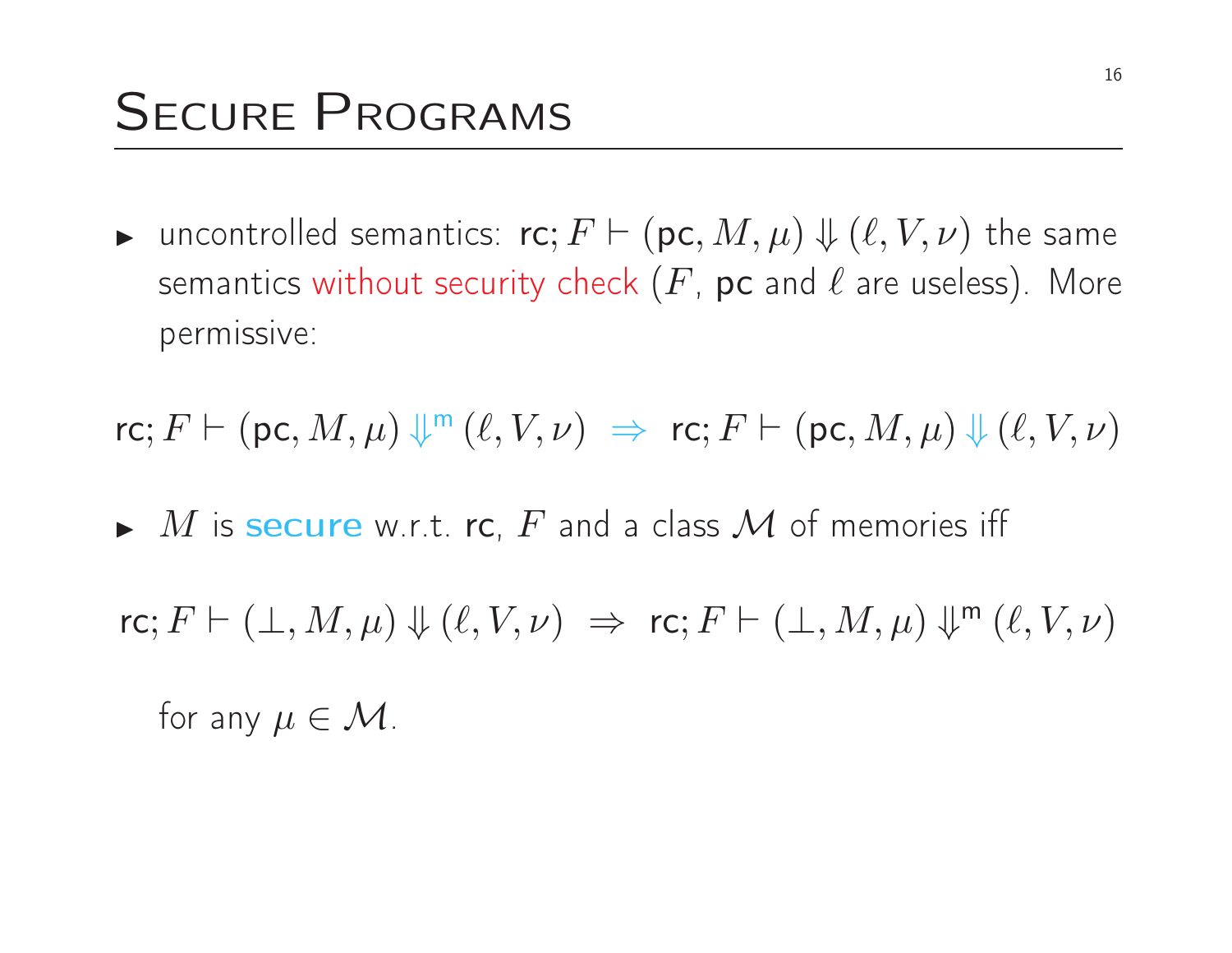#### **EXAMPLES**

- ◮ $\blacktriangleright$  (enable  $\ell$  in  $M$ ) rc-secure iff  $M$  rc  $\gamma$   $\ell$ -secure.
- ◮ $\blacktriangleright$  (restrict  $M$  to  $\ell$ ) rc-secure iff  $M$  rc  $\curlywedge \ell$ -secure.
- ◮► (flow  $F'$  in  $M$ )  $F$ -secure iff  $M$   $F \cup F'$ -secure.
- ◮► (revoke  $F'$  in  $M$ )  $F$ -secure iff  $M$   $F^* - F'$ -secure.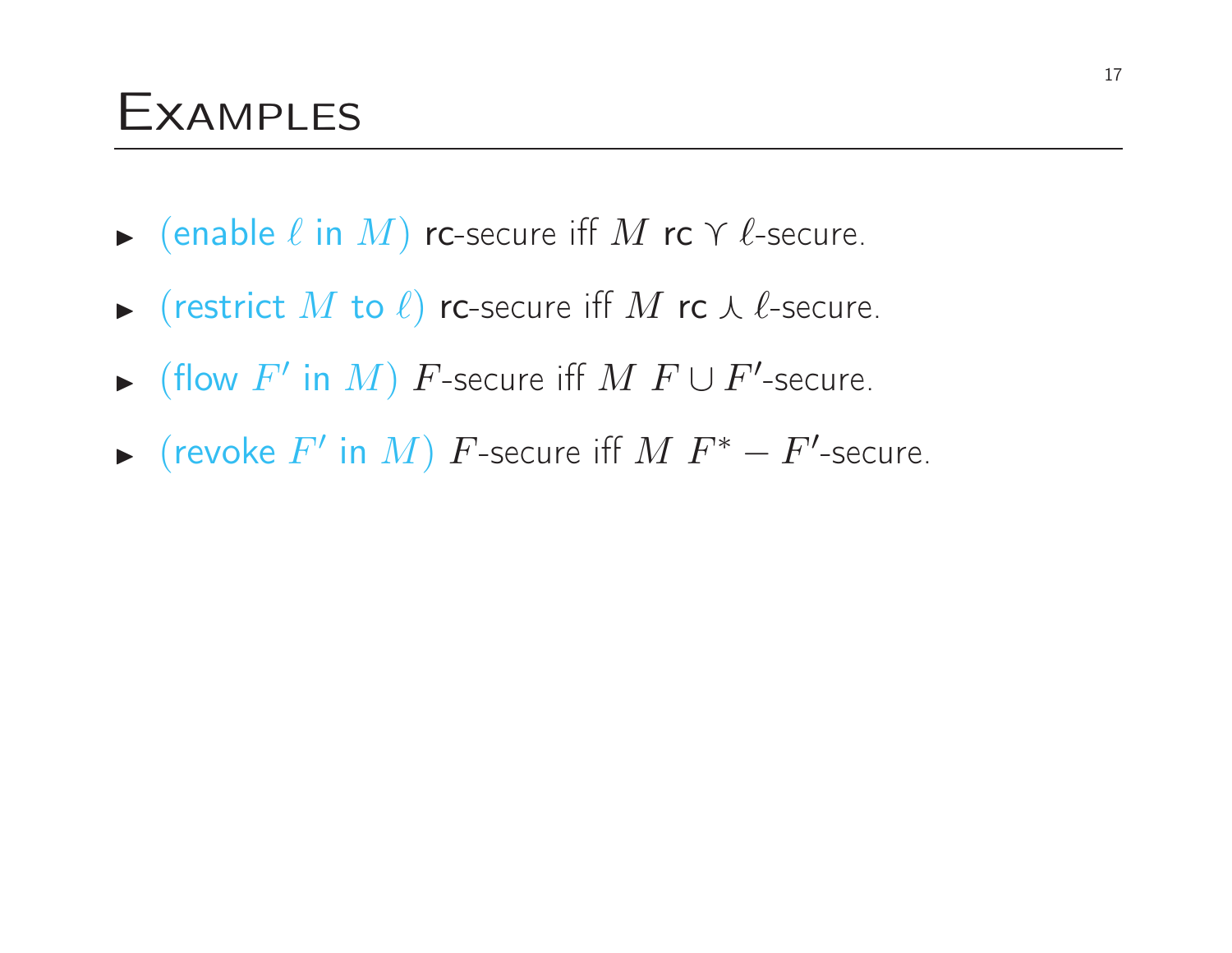## TYPES and <sup>E</sup>FFECTS

Typing judgments:

$$
\mathsf{rc}; F; \Gamma \vdash M : e, \tau
$$

where

- ►  $\Gamma$  is a typing context: variables  $\mapsto$  types;
- ◮ $\blacktriangleright\;$   $e$  is a security effect  $(r, w)$ , where
	- $\quad$   $\quad$   $\quad$   $\quad$   $\quad$  is the reading level, an upper bound of the level of significant reads  $M$  performs;<br> $\ddot{\textbf{u}}$  is the writing level a lewer
	- $\quad \rightarrow \quad w$  is the writing level, a lower bound of the level of updates  $M$  performs;
- $\blacktriangleright$   $\tau$  is a type:

$$
\tau, \, ; \, \sigma, \, \theta \, \ldots \, := \, t \, \mid \text{bool} \, \mid \text{unit} \, \mid \theta \text{ ref}_{\ell} \, \mid \, (\tau \xrightarrow{\, e \, \, } \sigma)
$$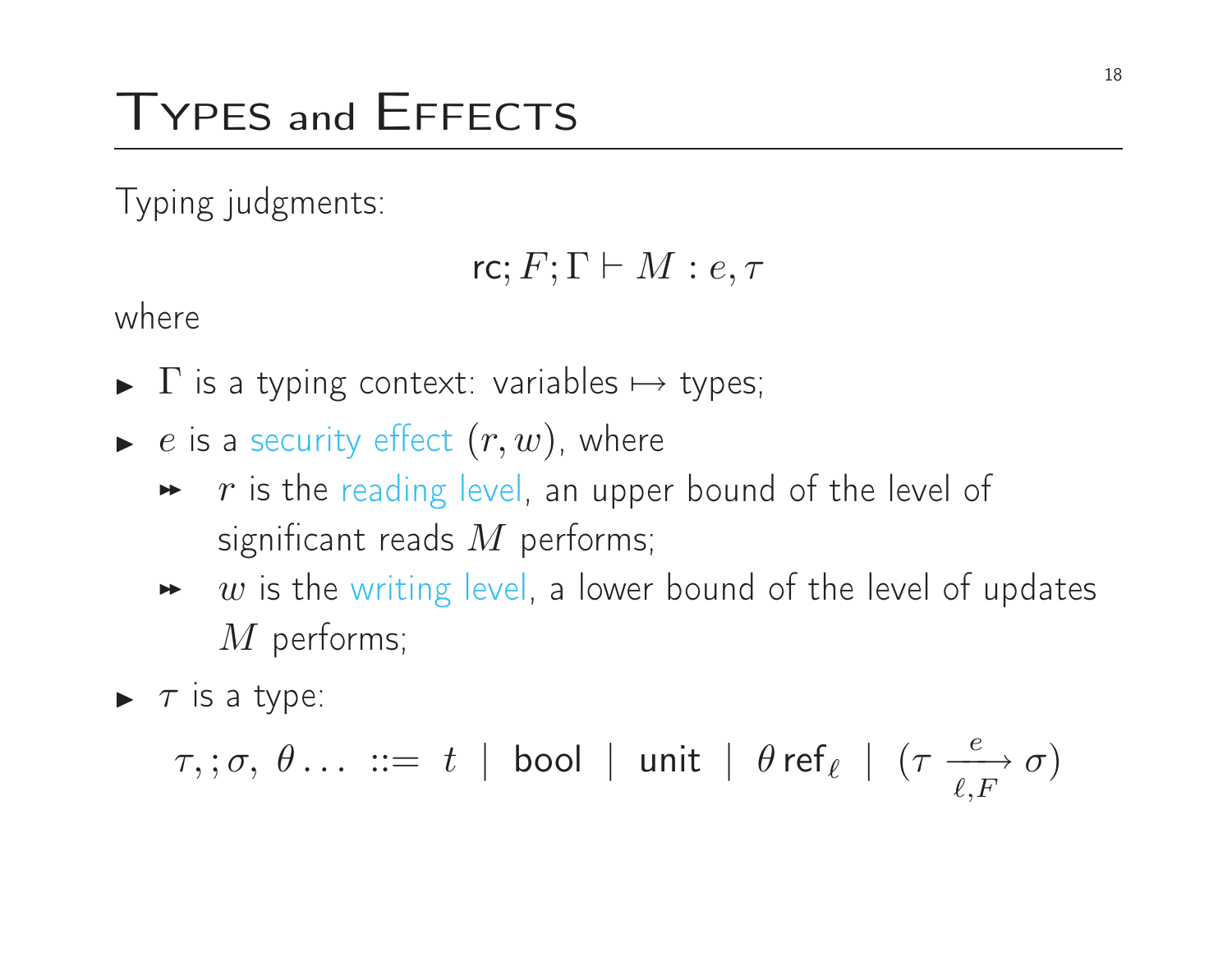$$
(1/3)
$$

$$
\mathsf{rc}; F; \Gamma \vdash M : (r, w), \mathsf{bool}
$$
\n
$$
\mathsf{rc}; F; \Gamma \vdash N_i : (r_i, w_i), \tau \quad r \preceq_F w_0 \land w_1
$$
\n
$$
\overline{\mathsf{rc}}; F; \Gamma \vdash (\text{if } M \text{ then } N_0 \text{ else } N_1) : (r', w'), \tau
$$
\n
$$
\text{where } r' = r \lor_F r_0 \lor_F r_1 \text{ and } w' = w \land w_0 \land w_1.
$$
\n
$$
\mathsf{rc}; F; \Gamma \vdash M : (r, w), \tau \xrightarrow[r_2, F']} \sigma \quad r_2 \preceq \mathsf{rc} \quad F' \subseteq F^*
$$
\n
$$
\mathsf{rc}; F; \Gamma \vdash N : (r_0, w_0), \tau \quad r \lor_F r_0 \preceq_F w_1
$$
\n
$$
\mathsf{rc}; F; \Gamma \vdash (MN) : (r', w'), \sigma
$$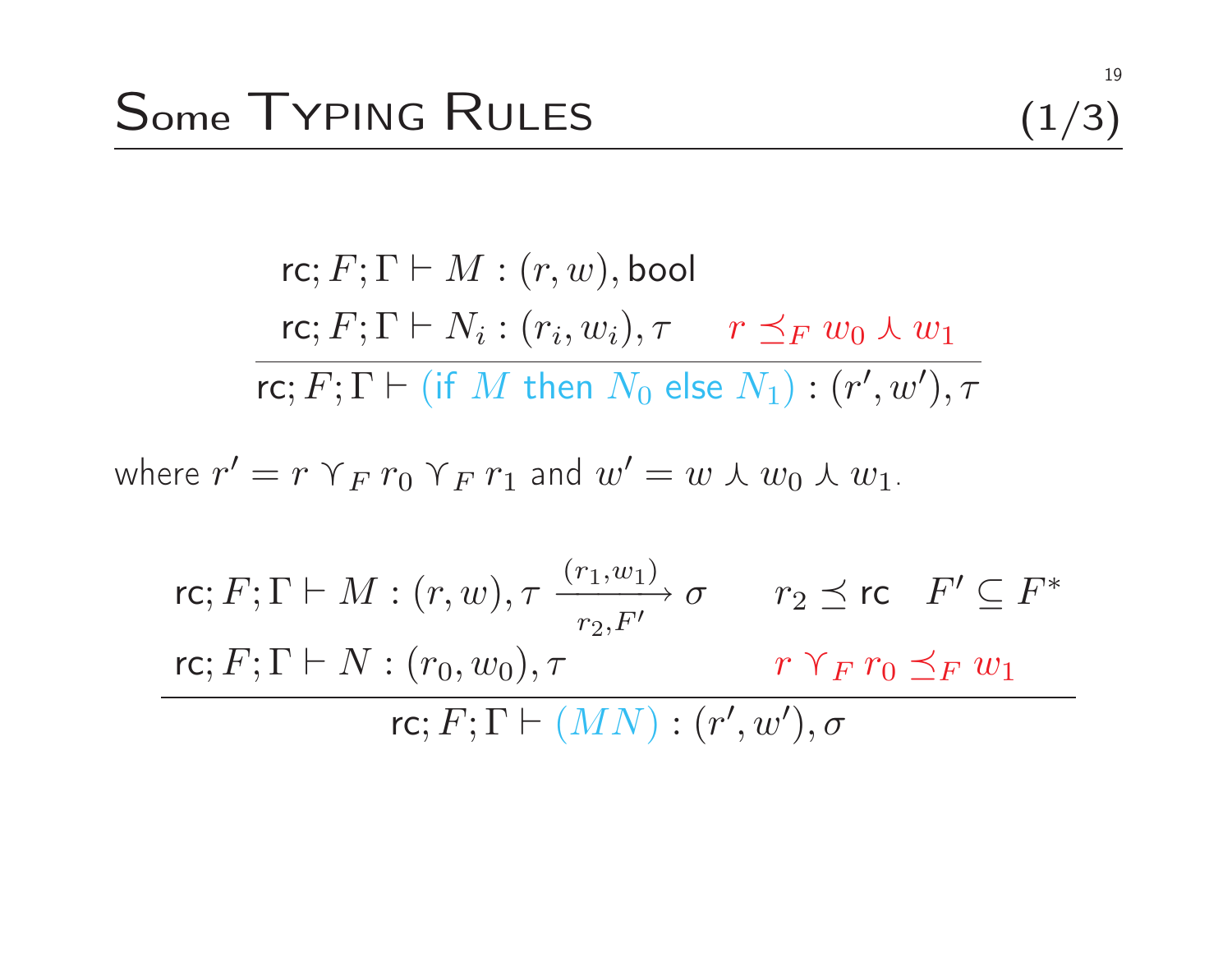$$
(2/3)
$$

$$
\frac{\mathsf{rc}; F; \Gamma \vdash N : (r, w), \theta \mathsf{ref}_{\ell} \quad \ell \preceq \mathsf{rc}}{\mathsf{rc}; F; \Gamma \vdash (\mathsf{!} \ N) : (r \ \gamma_F \ \ell, w), \theta}
$$

rc; 
$$
F
$$
;  $\Gamma \vdash M : (r_0, w_0), \theta$  ref<sub>l</sub>  
rc;  $F$ ;  $\Gamma \vdash N : (r_1, w_1), \theta$   $r_0 \curlyvee_{F} r_1 \preceq_{F} l$   
rc;  $F$ ;  $\Gamma \vdash (M := N) : (\bot, w_0 \curlywedge w_1 \curlywedge l),$  unit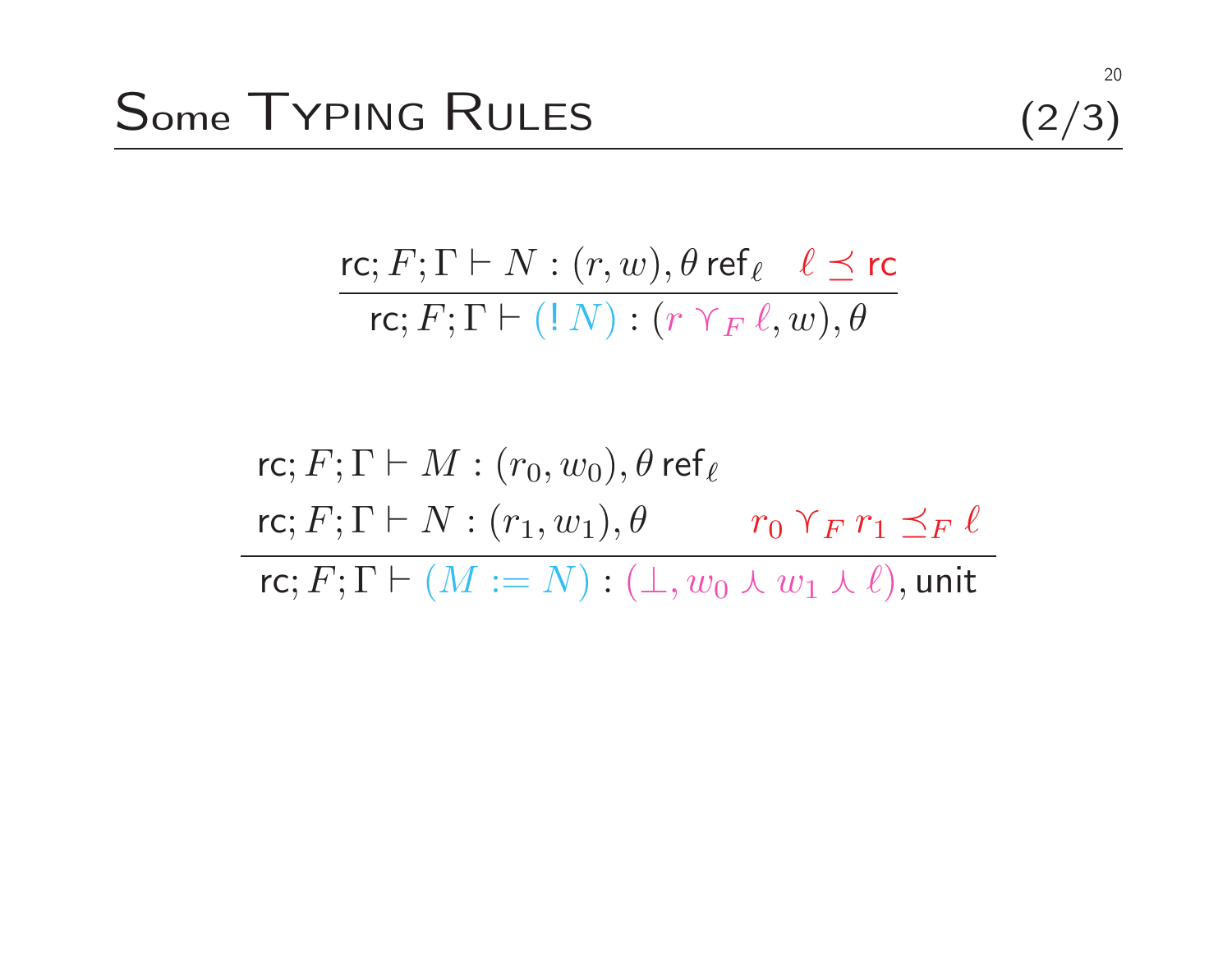21

 $\frac{r}{r}$   $r$ ;  $F$ ;  $\Gamma \vdash M : e, \tau$  $\mathsf{rc}; F; \Gamma \vdash (\mathsf{enable}~r~\mathsf{in}~M) : e, \tau$ 

$$
\frac{\text{rc}; F \cup F'; \Gamma \vdash M : (r, w), \tau \quad r \preceq_{F \cup F'} r'}{\text{rc}; F; \Gamma \vdash (\text{flow } F' \text{ in } M) : (r', w), \tau}
$$